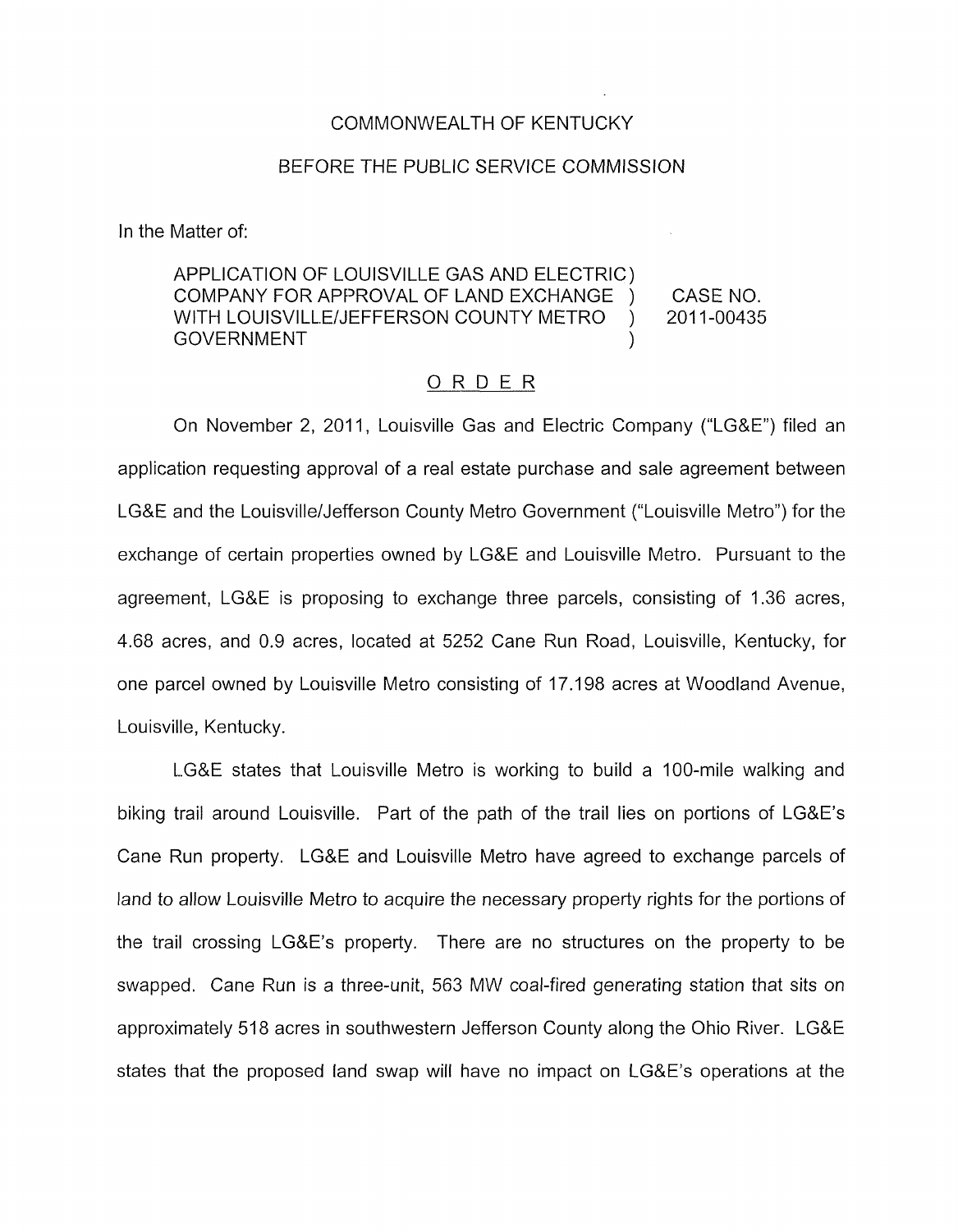generating facility. Louisville Metro will convey to LG&E one parcel valued at approximately \$94,600 in exchange for three parcels from LG&E valued at approximately \$38,200. Because of the difference in market value between the properties to be exchanged, LG&E will pay the sum of \$56,400 to Louisville Metro.

Based on the evidence of record and being otherwise sufficiently advised, the Commission finds that the proposed land swap is reasonable and should be approved. The transaction will promote a valuable public purpose in facilitating the construction of walking and biking trails for recreational uses, while having no adverse impact on LG&E's operations at Cane Run.

IT IS THEREFORE ORDERED THAT LG&E's proposed land swap as described in the application is approved.

By the Commission



Case No. 2011-00435